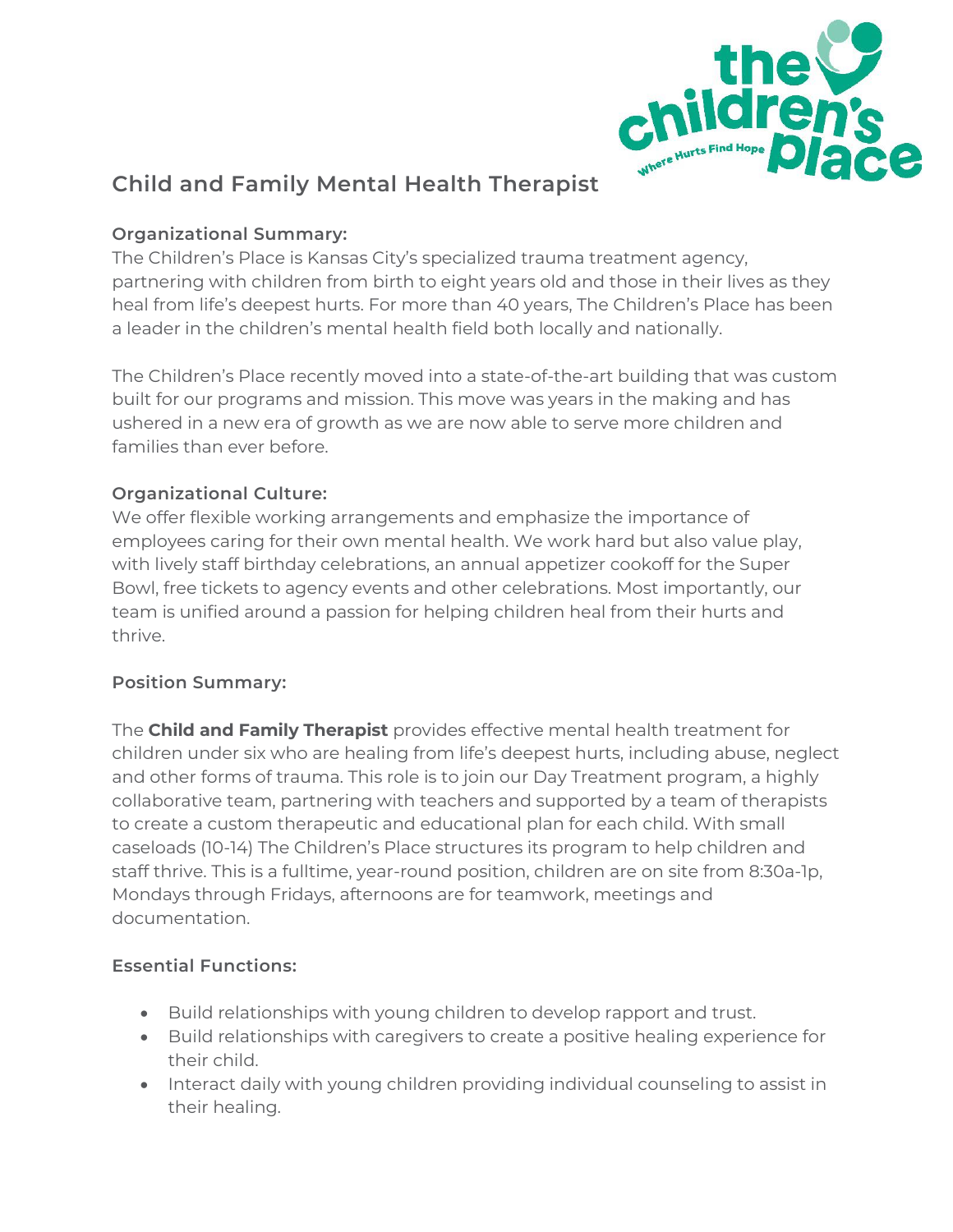- Provide therapy using the modalities of Play, EMDR, PCIT and TF-CBT as appropriate.
- Assist with behavior management of clients when needed.
- Communicate and coordinate services for child to ensure adults in their lives understand their social emotional and mental health needs.
- Advocate for children's needs to child welfare, family court and other participating agencies.
- Engage with a multidisciplinary team, including other social workers and counselors, occupational therapist, speech pathologist, and consulting child psychiatrists, to provide effective treatment planning and implementation.
- Demonstrate compliance and commitment with mandated reporting, agency policy/procedures, accreditation and quality of service provision related to therapeutic services.
- Create and maintain necessary paperwork and timely documentation, including assessments, treatment plans, session notes and discharge summaries.

## **Degrees/Certifications:**

- Master Degree in Social Work, Counseling
- Play Therapy, EMDR, PCIT Certifications encouraged
- Clinical licensure preferred or able to be clinically licensed in Missouri

#### **Qualifications and Skills:**

- General knowledge of the signs and symptoms of child abuse and/or neglect
- Empathy of client needs/issues (e.g. abuse, neglect, trauma, foster)
- Physical ability to sit on floor and lift children without restriction
- Knowledge of the role of a mandated reporter
- Ability to maintain confidentiality regarding records, clients and sensitive data
- Familiarity with community resources, collaboration and initiatives
- Ability to communicate directly and effectively with clients, staff, supervisor, teammates and other professionals, demonstrating an embracement and responsiveness to cultural, familial, socioeconomic and other diverse experiences.
- Strong self-care and stress management skills.
- Organizational and time management skills
- Demonstrated track record of accuracy, timeliness, dependability and reliability
- Demonstrated competence and ability to operate office equipment

#### **Benefits:**

• This position starts with 3 weeks of annual vacation, and 2.5 weeks of sick time and an extra week off between Christmas and New Year's Day.